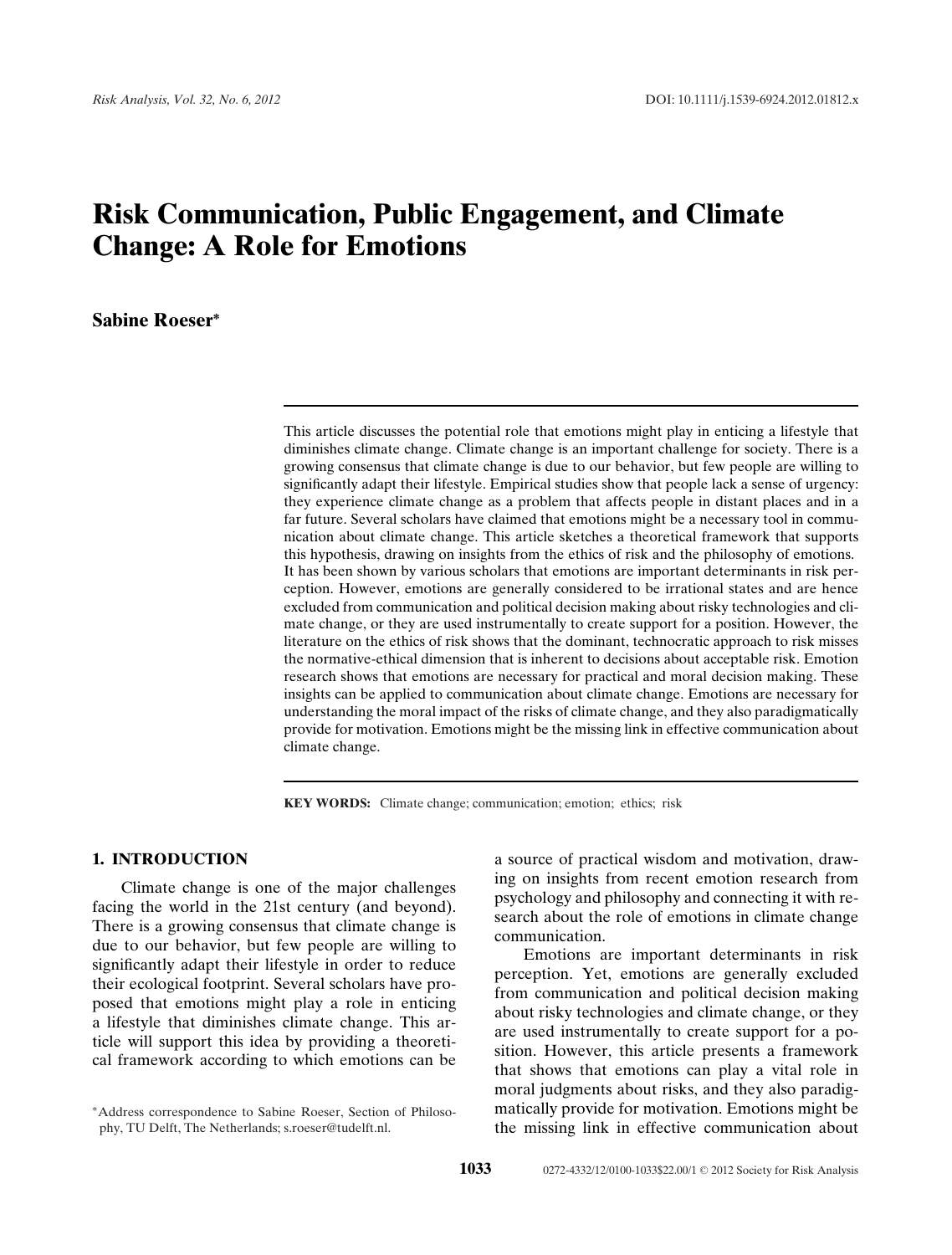climate change. By providing theoretical foundations about the importance of emotions in practical and moral decision making, this article lends additional strength to the findings of empirical climate communication scholars.

### **2. EMOTIONS AND CLIMATE CHANGE**

Climate change is an extremely urgent problem that presumably will affect the environment for generations to come, and it will also have effects on the health and way of life of present and future generations  $(cf. Hulme<sup>(1)</sup>$  and Moser<sup>(2)</sup> for reviews of the literature on climate change). Despite the fact that many people are aware of this, they seem to be unwilling to adapt their behavior. Sheppard states that "there is an alarming gap between awareness and action on climate change." $^{(3)}$  Several researchers who study the perceptions that people have of climate change have stated that people lack a sense of urgency. $(4,5)$  A recurring theme in explanations of this lack of urgency is the lack of personal, emotional involvement with the possible effects of climate change:(6) "most Americans lack vivid, concrete, and personally relevant affective images of climate change." $(7)$ 

Lorenzoni and Pidgeon $(5)$  argue that people feel like their own contribution would be futile; people demand action on a collective-policy level instead. However, we should note that at least in democratic societies, public policies are driven by the preferences and demands of citizens. It could be the easy way out for people to claim that the government should take care of policies to address climate change. It is arguably necessary that citizens put this topic on the political agenda and show that they are supportive of policies that might require sacrifices from the public. Yet, it is doubtful whether there currently is indeed such support, as Leiserowitz found that "the public largely supported policy action at the national and international levels, but opposed two tax policies that would directly affect them."(4) Leiserowitz(4*,*7) and also Meijnders *et al*. explain this reluctance to make sacrifices by the fact that people perceive the risks of climate change to be remote:

The farther away in time and space people think a threat is, and the more difficult it is for them to visualize the threat, the less involved they are *...*This nicely captures one of the key challenges in climate change policy: How to legitimize drastic policy measures against a problem as "far away" and as "abstract" as climate change.(8)

Because of this problem, Elke Weber $(9)$  argues that risk communication strategies should explicitly appeal to emotions, but in a careful way. Similarly, Meijnders *et al*.<sup>(8)</sup> argue that communication about climate change should appeal more directly to feelings such as fear. Now it might be argued that appeal to emotions and feelings such as fear is rather tricky, as feelings and emotions are generally seen as irrational and biased states that are inferior to rational forms of information processing. However, Meijnders *et al*. think that this is not the case:

The present study may contribute to the ethical debate by showing that fear appeals do not result in thoughtless acceptance of whatever is suggested. On the contrary, fear appeals may stimulate people to think and to be critical decision makers.(8)

This is the idea that I will develop in more detail in this article. My aim is to contribute to the discussion about emotions and climate change in the risk communication literature from a philosophical, conceptual, and normative perspective. I will argue that rather than being a threat to rational deliberation about climate change, emotions are a necessary source of reflection and insight concerning the moral impact of climate change. In addition, emotional engagement also leads to a higher degree of motivation than a detached, rational stance on climate change. Hence, emotions might be the missing link in communication about climate change, in a two-fold way: they lead us to more awareness of the problems and to being motivated to do something about climate change.

I will first discuss the role of emotions in risk perception and risk communication in general. I will then argue in more detail how emotions might contribute to a more thorough understanding of the moral impact of climate change. Accordingly, I will address the importance of emotion in communication about climate change and the role emotions play in moral motivation in general, and in the case of climate change specifically.

#### **3. RISK AND EMOTION**

It is generally taken for granted that emotions, specifically those of laypeople, are irrational and distort political decision making about risks. However, there is growing evidence that this view is unjustified.

Empirical research by Paul Slovic and others shows that emotions are a major determinant in risk perception (they call this the "affect heuristic" or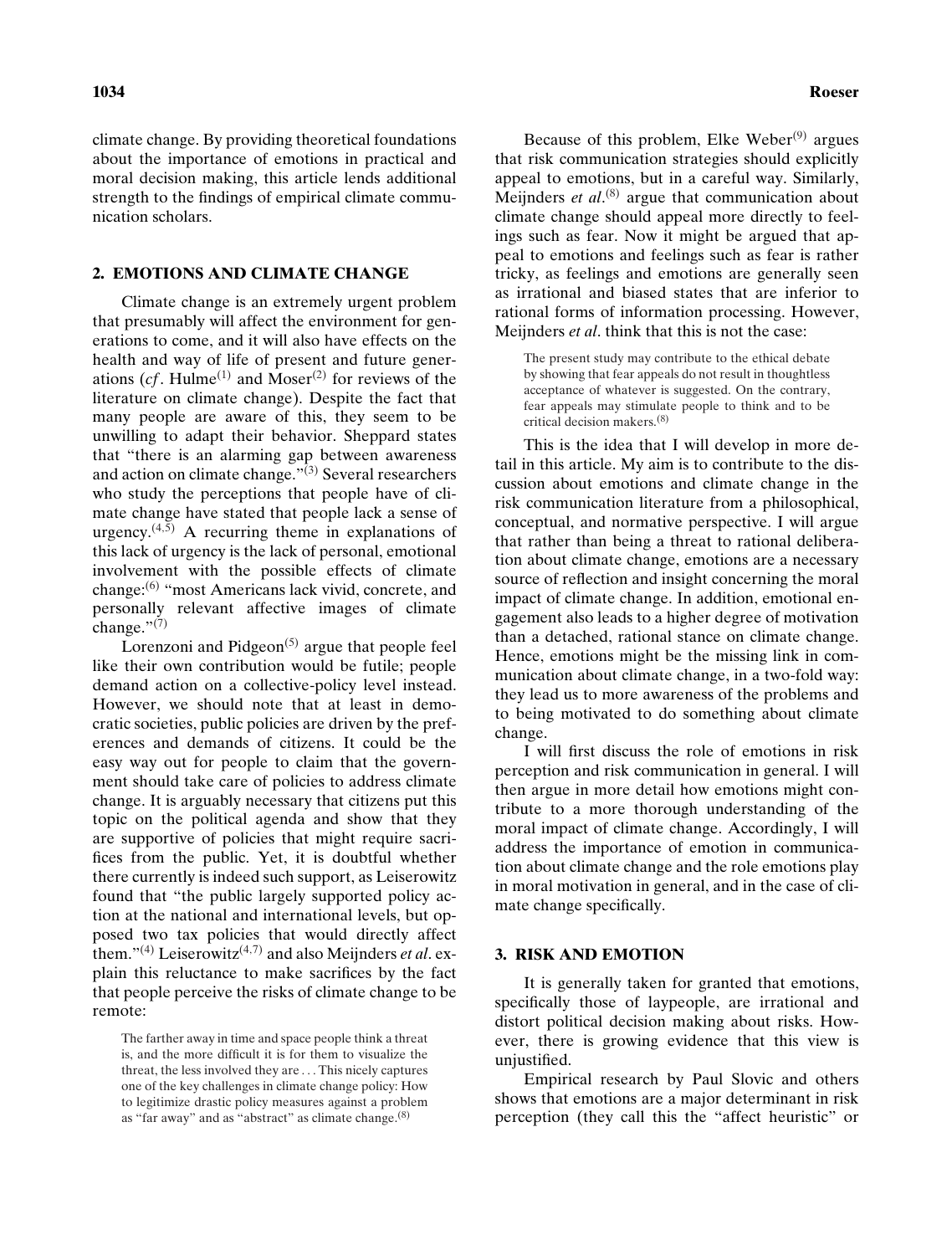"risk as feeling";<sup>(10−13)</sup> *cf*. Lerner and Keltner<sup>(14)</sup> for the different roles that specific emotions can play in risk perception). Most researchers in this field assume that reason and emotion are distinct faculties (dual process theory).<sup>(15−22)</sup> Slovic<sup>(23)</sup> writes that emotion and reason can interact and that we should take the emotions of the public seriously since they convey meaning. Yet, other scholars think that emotions should be excluded from decision making about risk<sup> $(24)$ </sup> or that they should at most be accepted as an unfortunate fact of life(25*,*26) or used instrumentally in order to create acceptance for a technology.(27*,*28)

However, there is reason to doubt that such a strict dichotomy between reason and emotion is correct.(29*,*30) Various philosophers and psychologists have argued that we need emotions in order to be practically rational. $(31-42)$  According to some forms of so-called cognitive theories of emotions, emotions are judgments of value.(33*,*43) Emotions are cognitive and affective at the same time.(44*,*45) Emotions provide us with privileged epistemic access to moral values, especially when it comes to particular moral judgments where a complexity of moral considerations needs to be assessed.<sup> $(46)$ </sup> Such an approach can show that emotions are an important source of ethical knowledge about risk.(30*,*47−51)

As argued by many scholars, risk is not only a quantitative notion; rather, it also involves ethical considerations, which are insufficiently addressed in conventional methods for risk assessment.(52−56) Current approaches in risk assessment are based on technocratic methodologies that leave out explicit reflection on ethical values. Various scholars have pointed out that technocratic approaches are far from valueneutral as these approaches make assumptions as to which kinds of consequences matter and by focusing only on statistical information.(52−53*,*55*,*57) Technological risks pose important ethical questions, which need to be explicitly addressed through ethical reflection.(58)

Cass Sunstein(24*,*59) argues that emotions lead to various errors in risk perception, amongst which is "probability neglect." However, technocratic approaches to risk leave out important ethical issues leading to "complexity neglect."<sup>(60)</sup> We need ethical intuitions and emotions in order to have wellgrounded insights into whether a technological risk is morally acceptable or not, and how to balance various moral considerations about risks.(50*,*61) For example, enthusiasm for a technology can point to benefits to our well-being, whereas fear and worry can indicate that a technology is a threat to our wellbeing; sympathy and empathy can give us insights into a just distribution of risks and benefits, and indignation can be an indication of violations of autonomy by technological risks that are imposed on us against our will. $(50)$  My this approach provides for a conceptual and normative framework that supports Slovic's claims about the importance of the emotions and intuitions of the public.<sup> $(61)$ </sup> The emotions and intuitions of laypeople reflect a broader view of risks that does include important ethical considerations.(55*,*61)

# **4. EMOTIONS AND UNDERSTANDING THE MORAL IMPACT OF CLIMATE CHANGE**

Even if one accepts that emotion can be a source of ethical insight, one might think that emotions are more notoriously misleading than other mental abilities. Disruptive emotions such as mass panics, rage, jealousy, or uncritical enthusiasm lead people to do things that are morally wrong.

However, as significant as these examples are, there are also examples of emotions that contribute to our moral insight and complement and even correct rationality. As is shown through the famous studies by the neuroscientist Antonio Damasio,  $(42)$ purely rational beings without emotions cannot make proper practical judgments, especially when it comes to concrete moral judgments in particular situations. It is wrong to think that only purely rational moral beliefs can be justified and reflectively scrutinized. To the contrary, purely rational beliefs can also be misleading, and emotions can correct such beliefs. Nussbaum even thinks that "emotions are not only not more unreliable than intellectual calculations, but frequently are more reliable, and less deceptively seductive."<sup>(43)</sup>

Here is an example of how a rational belief might trump our correct moral emotions concerning climate change and prevent us from doing something that is morally right. John cares about the environment and believes that he should fly by plane as little as possible. However, he might have some acquaintance with rational choice theory and game theory, and those theories might convince him that his small contribution will not be of much influence. This can even hold if he is aware that, if everybody thinks this way, this is what creates the whole problem. Rationally, John can conclude that if he does not fly, this will, by itself, not change decisions concerning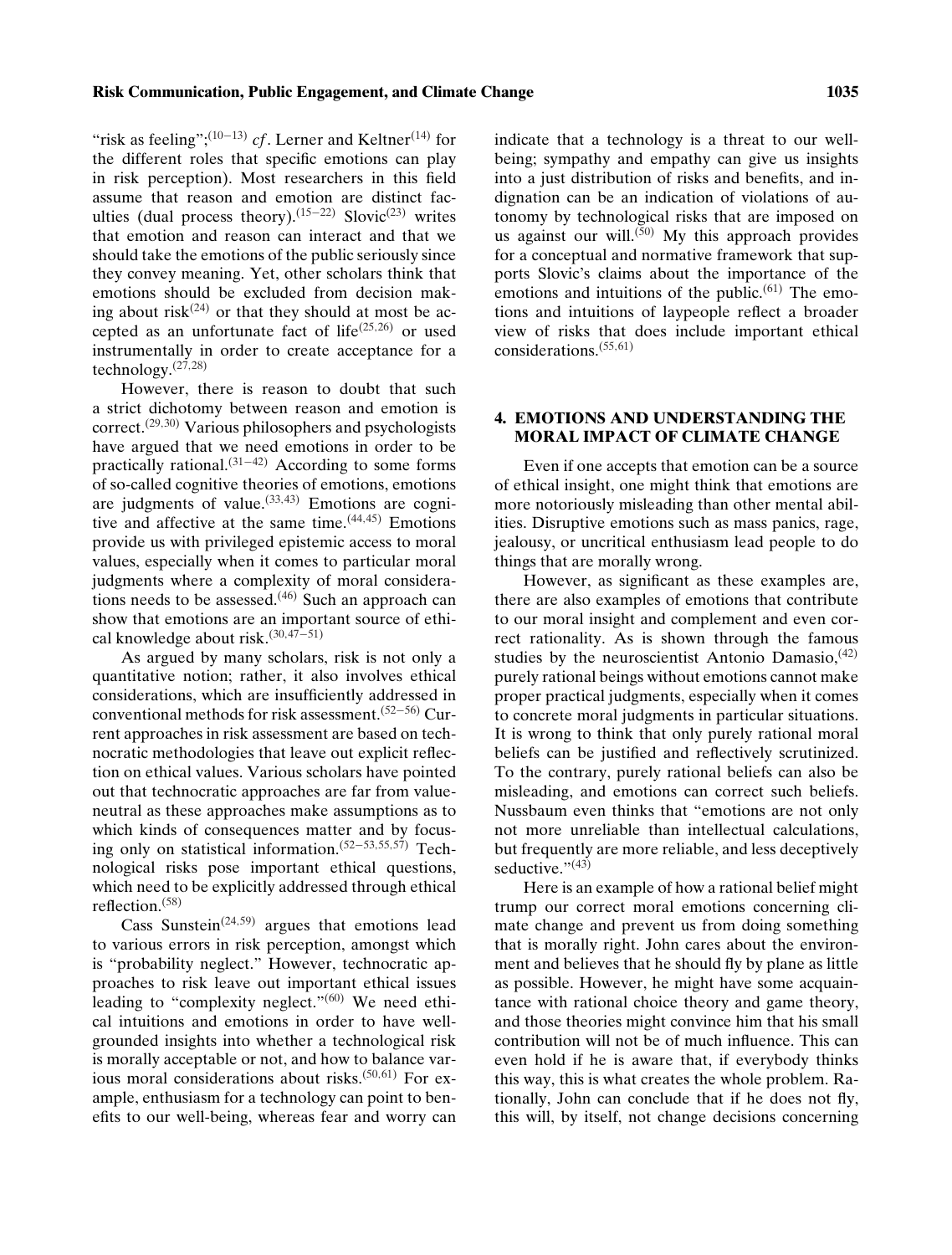flying of other people.<sup>1</sup> Hence, John abandons his environmentalist attitudes that were initiated by his care about the environment and adopts a so-called rationalist stance that convinces him that he is entitled to fly by plane. John's case is an example where rationality can actually corrupt our appropriate moral emotions. Jane, on the other hand, finds her care about the environment more important than John's rational argument, even though she sees its logic. Jane's emotions are recalcitrant, they are contrary to our rational judgments and will not cease, although according to a rational argument, we should not have these emotions. A convinced rationalist will call such emotions irrational and claim that we should ignore them, but I think that these emotions can help us see something that our purely rational judgments are unable to detect. For example, sympathetic emotions can help to correct egoistic rational judgments.2 Emotions can enable us to make better moral judgments, by helping us to reverse our mistaken rational judgments.

This idea finds support in empirical work by Paul Slovic. He has conducted a study that showed that donations for starving children in Africa increase when compassion is invoked by the picture of one starving child, but donations decrease when the picture is accompanied by statistical information about the millions of needy children like her in Africa. As Slovic puts it:

People don't ignore mass killings because they lack compassion. Psychological research suggests it's grim statistics themselves that paralyze us into inaction.(63)

Slovic's article has the telling title "Numbed by Numbers." Rational information might overwhelm us with the idea that our efforts will be fruitless. Instead, coming face to face with the destiny of a single person can successfully evoke a direct sense of compassion.

In a similar way, statistical information about climate change can be shrugged away easily as it is abstract and not attached with meaning. As  $Moser^{(2)}$ argues, the case of climate change is especially challenging as it involves complex and uncertain information. Based on Slovic's work we can say that this can be overcome by presenting information in a way that appeals to emotions such as feelings of justice and sympathy for victims of climate change, in present and future generations. Complex statistics can be replaced or supplemented by understandable, gripping narratives.<sup>(2)</sup> This resonates well with the work by Nussbaum, $(43)$  who emphasizes the role of art and narrative to expand our capacity to feel compassion from those that are close by to more distant others.

The question arises how we can distinguish disruptive emotions from justified or corrective emotions. Rationalists would propose that we need reason to assess emotions. However, as the example of John showed, reason is not necessarily superior to emotion. Rather, emotional moral judgments are justified if they can sustain reflection, but reflection is itself a process that requires emotions. In the case of risk, other-regarding, altruistic emotions can help us criticize our initial egoistic emotions as in the case of a NIMBY response.<sup>(60)</sup> In the case of climate change, such altruistic emotions can help us care about the needs and rights of people who are far away, even if it means that we have to make personal sacrifices by adopting a more sustainable lifestyle.

However, when it comes to risk, emotional responses can also be directed at factual rather than moral aspects of risks. For example, fear<sup>3</sup> can be directed at factual aspects of risk, and it can be a rational but also an irrational response to risk.<sup>(29)</sup> An example of an irrational response is fear of flying, which is arguably an irrational emotion given the safety statistics of air travel. In that case, scientific evidence is needed to correct emotions, but it has to be presented in an emotionally accessible way in order to be effective. This leads me to the next section.

# **5. MORAL EMOTIONS AND COMMUNICATION ABOUT CLIMATE CHANGE**

The main goal of risk communication is to inform the public about risks. However, in the case of climate change, this gives rise to several problems.

The first problem is that the scientific explanation of climate change is complex and not uncontroversial (although  $cf$ . Moser $^{(2)}$  for a discussion of how the idea that the evidence is not uncontroversial might be an artifact of biased communication and framing through the media). The question arises

<sup>&</sup>lt;sup>1</sup> *Cf*. Lorenzoni and Pidgeon,<sup>(5)</sup> who describe this attitude amongst people whom Pidgeon and colleagues have interviewed in another study; also  $cf.$  Moser<sup>(2)</sup> for similar findings. In rational choice theory these kinds of problems are characterized as prisoner's dilemmas; John's behavior could be analyzed as a freerider behavior.

<sup>&</sup>lt;sup>2</sup> *Cf*. Frank,<sup>(62)</sup> who emphasizes the role that otherregarding emotions can play in overcoming prisoner's dilemmas.

<sup>&</sup>lt;sup>3</sup> Or dread or worry; all these notions are used more or less interchangeably in the literature on risk and emotion.(29)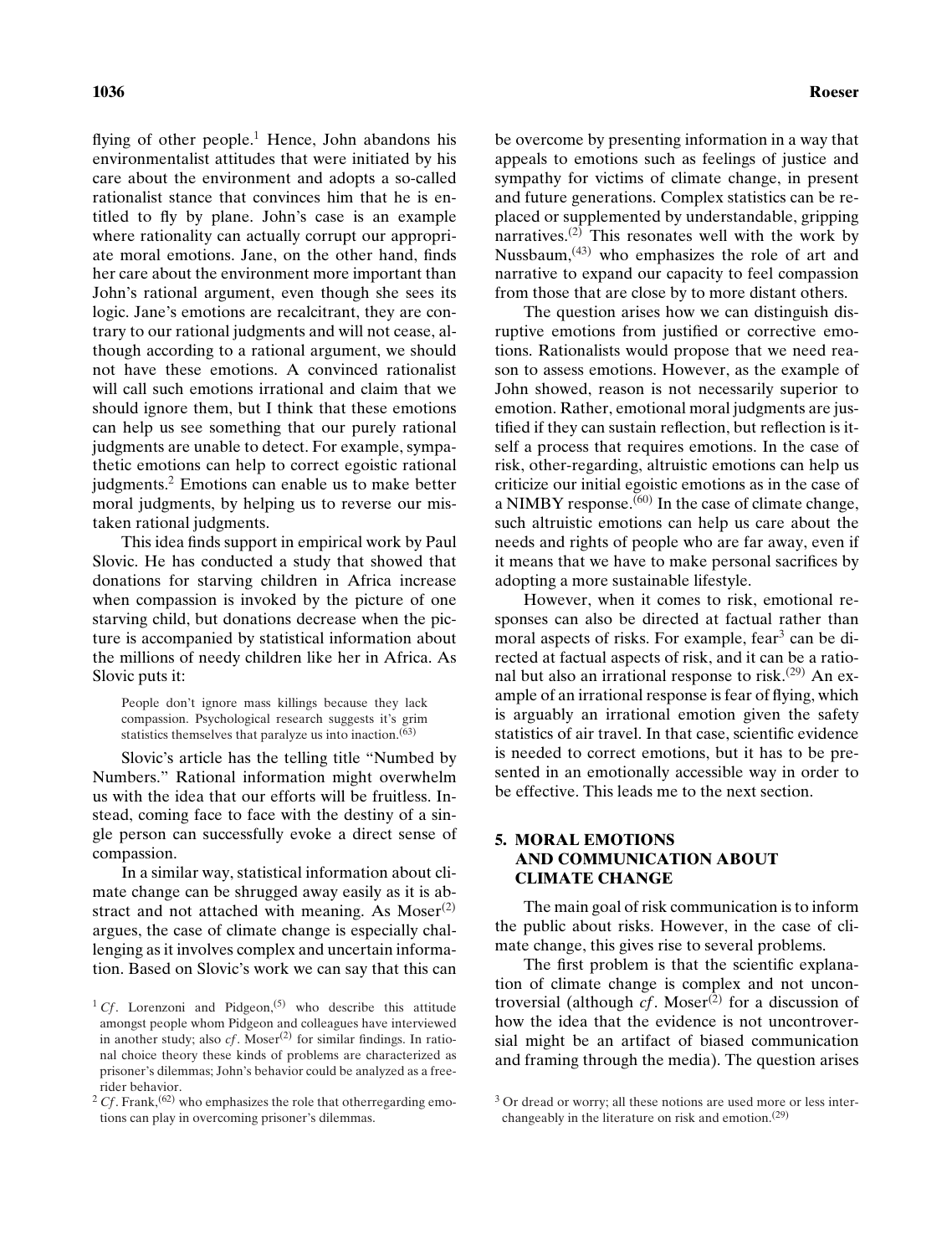whether it is justified to take action on the grounds of insecure knowledge. The precautionary principle addresses this point, taking the stance that it is "better to be safe than sorry," hence to take precautionary measures despite incomplete scientific evidence ( $cf.$  Ahteensuu and Sandin<sup> $(64)$ </sup> for an overview of the discussion about the precautionary principle). Here emotions such as worry and care can play an important role by letting us take on responsibility for our actions and making personal sacrifices, even though our contribution might be futile or insecure, as in the case of Jane in the example discussed earlier.

An additional problem is that the way risks are presented determines, to a large degree, how information is understood by the recipient, leading to distortions, misunderstandings, and biases ("framing").<sup>(65)</sup> Gigerenzer<sup>(66)</sup> argues that this phenomenon undermines informed consent, that is, the idea that autonomous agents can make decisions about the acceptability of risks based on sound information. Intuitions and emotions are generally taken to be an unreliable source of insight concerning the quantitative aspects of risk.<sup>(67,68)</sup> However, Gigerenzer<sup>(69)</sup> gives evidence that intuitions can be superior to analytical procedures. Intuitions and emotions are indispensable concerning the ethical aspects of risks.(50*,*61) Such ideas can be applied to risk communication. Experts often accuse the public of being overly frightened of new technologies because they lack the relevant knowledge and are thereby basing their reactions on supposedly irrational feelings. However, in the case of climate change, scientists are presumably more worried than the general public. Experts need to communicate their emotional-ethical concerns about climate change to the public in addition to supplying quantitative information. In risk communication, emotions should not be abused for manipulative purposes; rather, they should be seriously addressed in order to trigger reflection.(70*,*71)

Several authors who argue for a more important role of emotions in communication about climate change nevertheless mention that we should be aware about possible ethical problems with that approach, as it might lead to manipulation of the public.(3*,*8) One might argue that as long as it is for a greater good (in this case to diminish climate change and its devastating consequences), manipulation is justified. However, this is a very consequentialist way of reasoning that is ethically dubious, as it might not respect the autonomy and reflective capacities of people. Thaler and Sunstein<sup> $(72)$ </sup> argue that manipulation is unavoidable; no matter how options

are presented, they frame our choices and behavior. They argue that given this fact, we should provide for choice options ("nudges") that steer us in directions that we would endorse. However, on the view of emotions I propose, emotions are not simply manipulative measures. Rather, emotions can enable moral reflection and deliberation. Recall the earlier quote from Meijnders *et al.*,<sup>(8)</sup> who claim that "fear appeals" may stimulate people to think and to be critical decision makers." The approach I have outlined in this article supports this idea. Rather than being a form of manipulation or nudge, appealing to moral emotions about climate change can enable more thorough ethical reflection about the impact of climate change.

This means that emotional appeals should not be limited to alarmist images, but also provide narratives and portraits of people who undergo the effects of climate change, and who themselves may not have had the chance to lead a polluting lifestyle. This enables critical reflection about one's own lifestyle and considerations of justice towards others. By providing people with concrete narratives, distant others who can otherwise easily be neglected come uncomfortably close by and force oneself to critically assess one's own behavior (*cf*. Spence and Pidgeon<sup> $(73)$ </sup> for empirical findings that confirm this). Communication about climate change should appeal to these reflective moral emotions as they give rise to critical ethical reflection.

An additional problem is possibly limited knowledge of consumers. Even if people have the goodwill and commitment to lead a sustainable lifestyle, they often have limited knowledge of the way products are produced. $4$  This points to the responsibility of producers to provide information about production processes, which probably has to be enforced through legislation, next to legislation requiring sustainable production methods. Obviously, not only consumers have the moral obligation to contribute to a sustainable world, but industry and politics have such an obligation just as well. These various actors depend on each other and can easily pass the buck around, risking that nothing happens. However, here again, emotions of compassion with potential victims and feelings of responsibility can provide a way to transcend this vicious circle  $(cf. \text{Roeser}^{(74)}$  about the emotions of engineers and other experts). Risk communication about climate change should be directed at the emotions of politicians and people working in industry as much as of the public.

#### **Risk Communication, Public Engagement, and Climate Change 1037**

<sup>4</sup> Thanks to an anonymous reviewer for addressing this point.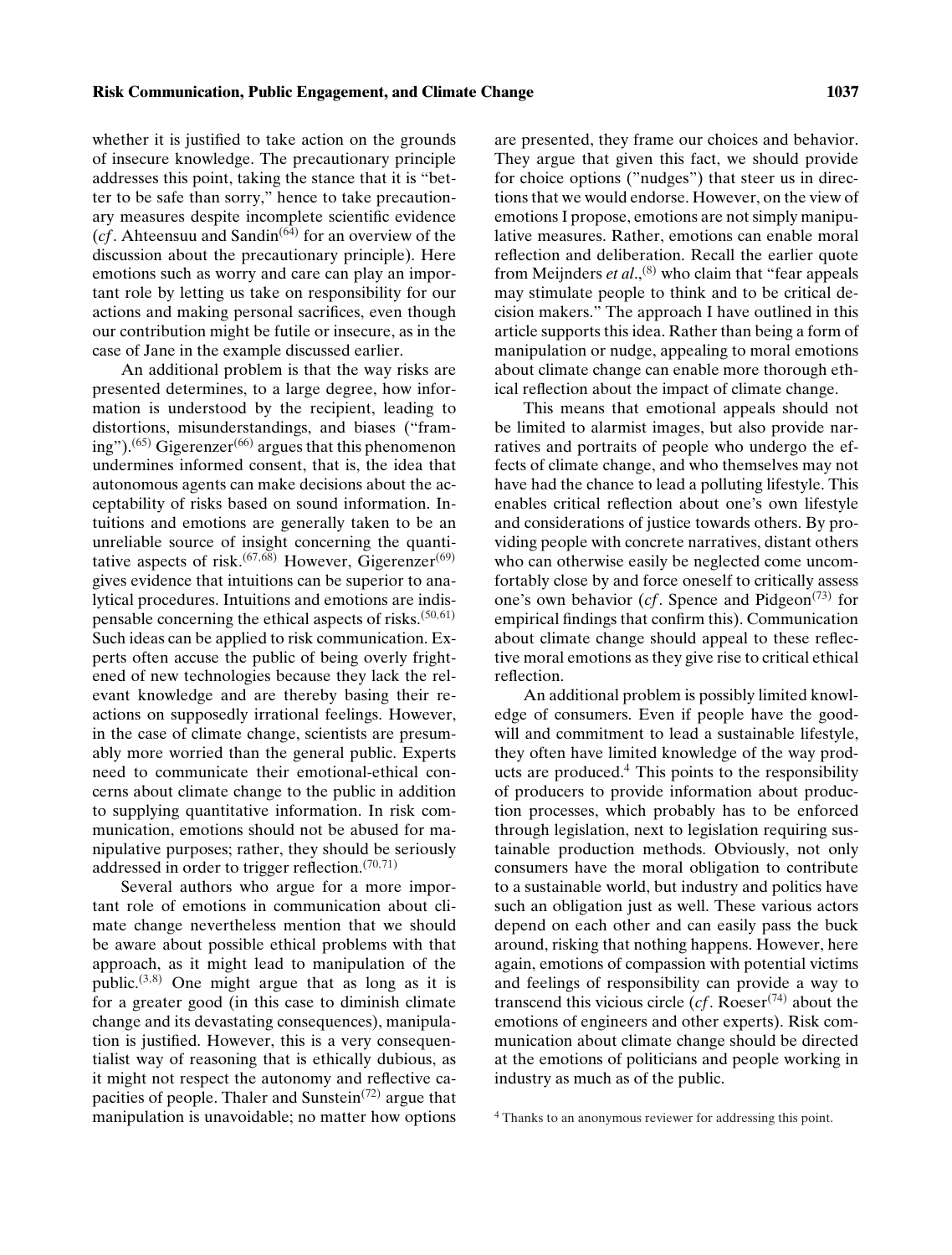# **6. EMOTIONS AS MOTIVATION FOR CHANGING ENVIRONMENTAL BEHAVIOR**

So far I have argued why emotions are needed to fully grasp the moral meaning of climate change. However, it is generally considered to be an intrinsic feature of emotions that they are motivating states.(38−40) This means that integrating emotions in the debate about climate change can actually serve two purposes: it can lead to a more thorough understanding of the moral impact of climate change, by sympathizing with its victims and future generations, but at the same time, it can serve as a more reliable source of motivation than purely rational, abstract knowledge about climate change.

I will discuss ideas by the philosopher Linda Zagzebski about the relation between emotional moral judgments and motivation.<sup>5</sup> Her ideas can help us to understand how emotional moral judgments about climate change can lead to changed motivation and behavior. According to Linda Zagzebski, $(45)$ emotions are unitary states that have a cognitive and an affective aspect. On Zagzebski's theory, cognition and affect can go together but they need not necessarily do so. Zagzebski speaks of the possibility of the "thinning" of moral judgments, which means that they can become less emotional and hence less motivating. She says that "ground level moral judgments" are the most basic moral experiences on which our more abstract moral judgments are based. A ground level moral judgment is directed towards a concrete case here and now. When we reflect upon a situation we abstract from a concrete experience, and that is how the motivating emotion that was there in the initial judgment gets weaker. The most abstract and normally least motivating moral judgments concern general moral principles.<sup>6</sup> This means that if the feeling aspect of emotions gets less intense, the motivating aspect gets less intense as well.

Zagzebski provides us with a plausible account. If we think of a moral principle, we consider concrete cases at most very abstractly and perhaps see a possible situation in our imagination. It does not have to be a situation that we saw with our own eyes and that deeply shocked or moved us. Concerning such an imagined case, we will generally be less moved and motivated than concerning a case in which we directly experience something in front of our eyes. Every day we see countless pictures of wars, famines, executions, humiliations, and abuses. We rush over the headings of the newspapers that contain horrible messages, often with no feeling. But this generally changes when we are eyewitness to a scene where somebody is mistreated, humiliated, or beaten (*cf*. the discussion of Slovic's empirical findings mentioned earlier). In concrete situations, it is very common that the numbness that takes hold of us because of the flood of human misery in the media immediately disappears, allowing for a strong emotional reaction, an emotion that is at the same time a sharp, spontaneous, and basic judgment. In paradigmatic cases, an emotional reaction will lead directly to a desire to intervene, a desire that usually does not occur in more abstract judgments, for example, after having seen a headline in a newspaper.

There is, however, still a potential problem. Fear can be motivating, by, for example, enticing us to avoid the fearful object or to change our behavior, but it can also be paralyzing. Roser-Renof and Maibach<sup>(75)</sup> point out that using fear messages can be problematic as they might emphasize the futility of our efforts. It depends on personal and other circumstances how we respond to fear<sup> $(46)$ </sup> (also *cf*. Rothman and Salovey<sup>(76)</sup> on the complexity of enticing behavior through specific frames). Other emotions can help to correct such paralyzing emotions.(46) In a similar vein, Roser-Renof and Maibach<sup> $(75)$ </sup> argue that in addition to fear, hope is needed; for example, through vivid concrete examples. Hulme $^{(1)}$  makes a similar point by arguing that we should not see climate change as an insurmountable problem, but rather as a challenge and as a source of imagination about our social responsibilities.

Hence, in order to let our moral judgments result into motivational states, we have to involve our emotional capacities. This means that deliberation and communication about climate change should integrate moral emotions for two reasons: because moral emotions lead us to more substantiated moral insights about climate change, and because they provide for motivation to adapt our behavior.

### **7. CONCLUSION**

The empirical studies cited at the beginning of this article showed that the problem with the current debate about climate change is that it is conducted in too abstract terms, which leads people

 $5$  This section is based on Chapter 5 of my monograph<sup>(46)</sup> where I discuss this topic at greater length.

<sup>6</sup> Nevertheless, Zagzebski acknowledges the possibility that people have motivational responses to abstract moral principles without necessarily being emotional about them.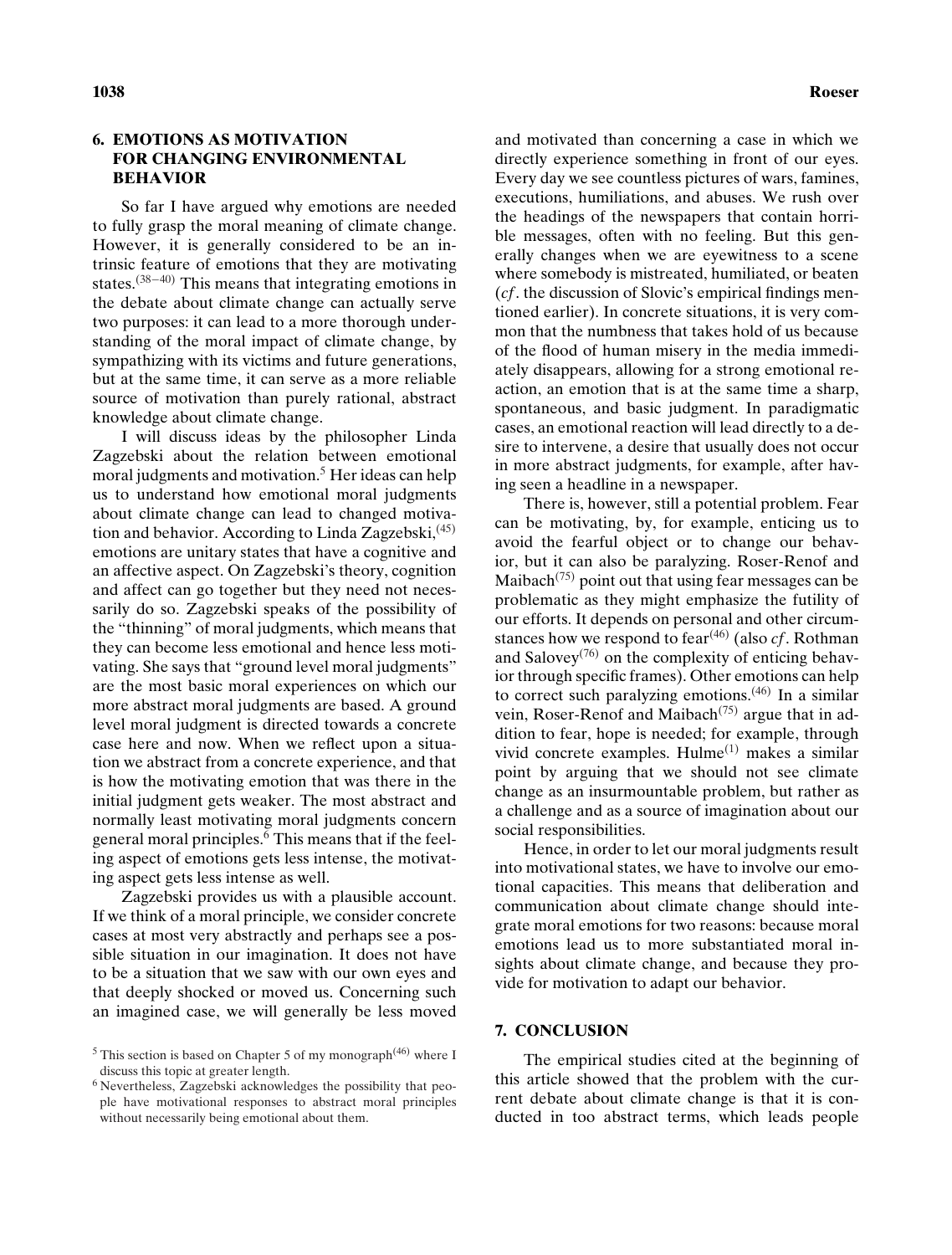to accept the facts but not to do anything about them. Several authors have claimed that the debate about climate change should appeal to emotions to create a sense of urgency. In this article, I have sketched a philosophical-theoretical framework that supports these ideas and provides further theoretical and normative arguments of how and why emotions should play a role in climate risk communication: emotions give us a more substantial grasp of the meaning of morally relevant considerations about climate change, and they provide for motivation to behave accordingly. In the case of climate change, emotional considerations might be the key to changing our behavior effectively. Communication about climate change should trigger moral emotions to entice moral reflection and motivation for a more sustainable lifestyle.

#### **ACKNOWLEDGMENTS**

Work for this article has been funded by NWO (Netherlands Organization for Scientific Research) under grant number 276–20-012. I would like to thank Nick Pidgeon and three anonymous reviewers for very helpful comments on an earlier draft of this article.

#### **REFERENCES**

- 1. Hulme M. Why We Disagree About Climate Change. Cambridge: Cambridge University Press, 2009.
- 2. Moser SC. Communicating climate change: History, challenges, process and future directions. WIRE's Climate Change, 2010; 1:31–53.
- 3. Sheppard SRJ. Landscape visualisation and climate change: The potential for influencing perceptions and behavior. Environmental Science & Policy, 2005; 8:637–654.
- 4. Leiserowitz A. Climate change risk perception and policy preferences: The role of affect, imagery, and values. Climatic Change, 2006; 77:45–72.
- 5. Lorenzoni I, Pidgeon NF. Public views on climate change: European and USA. Perspectives Climatic Change, 2006; 77: 73–95.
- 6. Lorenzoni I, Nicholson-Cole S, Lorraine Whitmarsh L. Barriers perceived to engaging with climate change among the UK public and their policy implications. Global Environmental Change, 2007; 17:445–459.
- 7. Leiserowitz A. American risk perceptions: Is climate change dangerous? Risk Analysis, 2005; 25: 1433–1442.
- 8. Meijnders AL, Midden CJH, Wilke HAM. Role of negative emotion in communication about CO2 risks. Risk Analysis, 2001; 21:955–966.
- 9. Weber EU. Experience-based and description-based perceptions of long-term risk: Why global warming does not scare us (yet). Climatic Change, 2006; 77: 103–120.
- 10. Alhakami AS, Slovic P. A psychological study of the inverse relationship between perceived risk and perceived benefit. Risk Analysis, 1994; 14:1085–1096.
- 11. Slovic P. Trust, emotion, sex, politics, and science: Surveying the risk-assessment battlefield. Risk Analysis, 1999; 19:689– 701.
- 12. Finucane M, Alhakami AS, Slovic P, Johnson SM. The affect heuristic in judgments of risks and benefits. Journal of Behavioral Decision Making, 2000; 13:1–17.
- 13. Slovic P, Finucane M, Peters E, MacGregor DG. The affect heuristic. Pp. 397–420 in Gilovich T, Griffin D, Kahnemann D (eds). Intuitive Judgment: Heuristics and Biases. Cambridge: Cambridge University Press, 2002.
- 14. Lerner JS, Keltner D. Fear, anger, and risk. Journal of Personality and Social Pyschology, 2001; 81:146–159.
- 15. Epstein S. Integration of the cognitive and the psychodynamic unconscious. American Psychologist, 1994; 49(8):709– 724.
- 16. Sloman SA. Two systems of reasoning. Pp. 379–396 in Gilovich T, Griffin D, Kahnemann D (eds). Intuitive Judgment: Heuristics and Biases. Cambridge: Cambridge University Press, 2002.
- 17. Sloman SA. The empirical case for two systems of reasoning. Psychological Bulletin, 1996; 119:3–22.
- 18. Stanovich KE, West RF. Individual differences in reasoning: Implications for the rationality debate? Pp. 421–440 in Gilovich T, Griffin D, Kahnemann D (eds). Intuitive Judgment: Heuristics and Biases. Cambridge: Cambridge University Press, 2002.
- 19. Haidt J. The emotional dog and its rational tail. A social intuitionist approach to moral judgment. Psychological Review, 2001; 108:814–834.
- 20. Greene JD, Haidt J. How (and where) does moral judgment work? Trends in Cognitive Science, 2002; 6: 517–523.
- 21. Prinz J. Gut Reactions: A Perceptual Theory of Emotion. New York: Oxford University Press, 2004.
- 22. Greene JD. The secret joke of Kant's soul. Pp. 2–79 in Sinnott-Armstrong W (ed). Moral Psychology, vol. 3: The Neuroscience of Morality: Emotion, Disease, and Development. Cambridge, MA: MIT Press, 2007.
- 23. Slovic P, Finucane M, Peters E, MacGregor DG. Risk as analysis and risk as feelings: Some thoughts about affect, reason, risk, and rationality. Risk Analysis, 2004; 24:311–322.
- 24. Sunstein CR. Laws of Fear. Cambridge: Cambridge University Press, 2005.
- 25. Loewenstein GF, Weber EU, Hsee CK, Welch N. Risk as feelings. Psychological Bulletin, 2001; 127:267–286.
- 26. Wolff J. Risk, fear, blame, shame and the regulation of public safety. Economics and Philosophy, 2006; 22:409–427.
- 27. De Hollander AEM, Hanemaaijer AH (eds). Nuchter omgaan met risico's. Bilthoven: RIVM, 2003.
- 28. Costa-Font J, Mossialos E, Rudisill C. Are feelings of genetically modified food politically driven? Risk Management, 2008; 8:218–234.
- 29. Roeser S. The relation between cognition and affect in moral judgments about risk. Pp. 182–201 in Asveld L, Roeser S (eds). The Ethics of Technological Risks. London: Earthscan, 2009.
- 30. Roeser S. Intuitions, emotions and gut feelings in decisions about risks: Towards a different interpretation of "neuroethics." Journal of Risk Research, 2010; 13:175–190.
- 31. de Sousa R. The Rationality of Emotions. Cambridge, MA: MIT-Press, 1987.
- 32. Greenspan P. Emotions and Reasons: An Inquiry into Emotional Justification. New York: Routledge, 1988.
- 33. Solomon R. The Passions: Emotions and the Meaning of Life. Indianapolis: Hackett, 1993.
- 34. Blum LA. Moral Perception and Particularity. New York: Cambridge University Press, 1994.
- 35. Little MO. Seeing and caring: The role of affect in feminist moral epistemology. Hypatia, 1995; 10:117–137.
- 36. Stocker M, Hegemann E. Valuing Emotions. Cambridge: Cambridge University Press, 1996.
- 37. Goldie P. The Emotions. A Philosophical Exploration. Oxford: Oxford University Press, 2000.